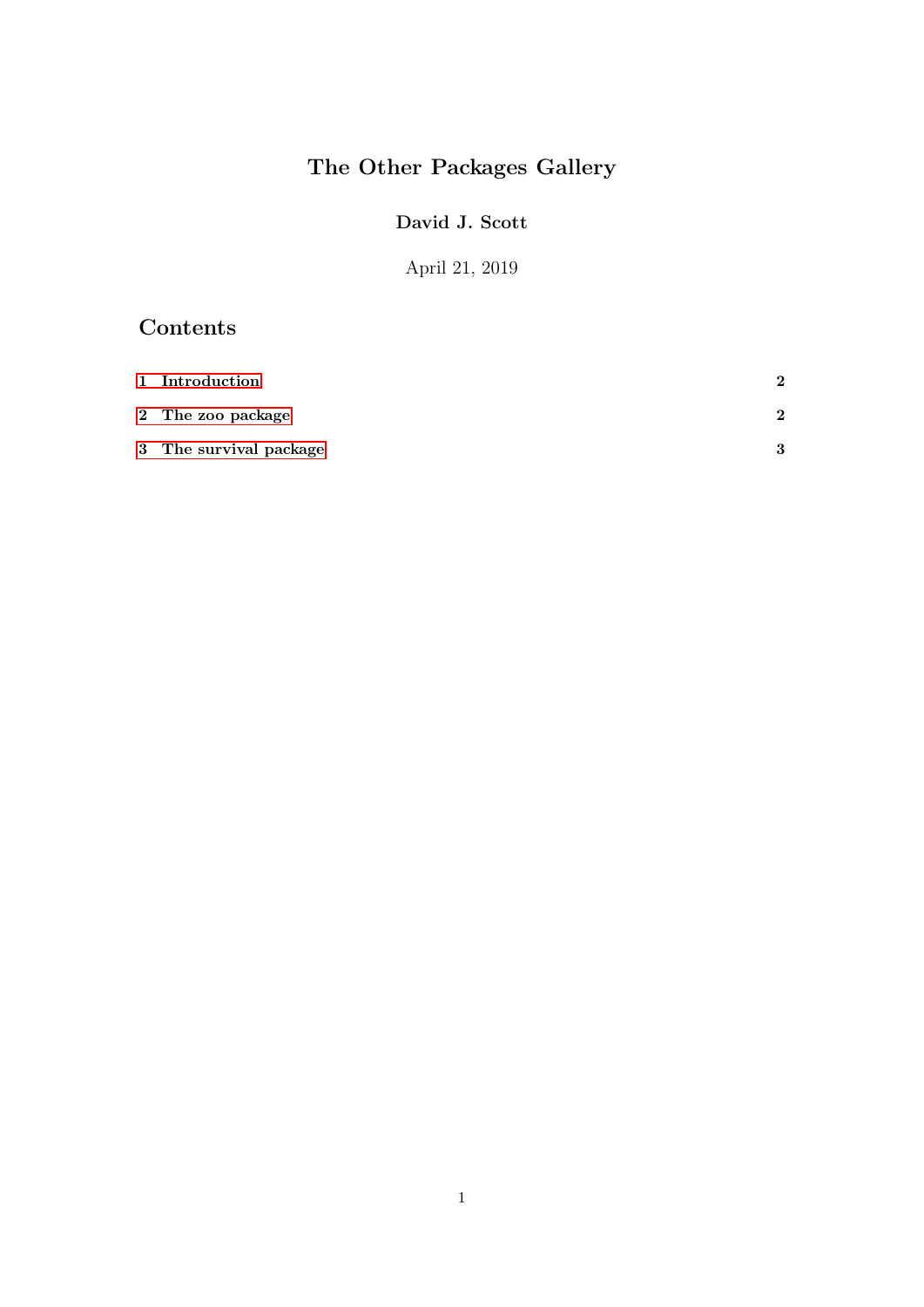#### <span id="page-1-0"></span>1 Introduction

This document represents a test of the functions in xtable which deal with other packages.

The first step is to load the package and set some options for this document.

```
library(xtable)
options(xtable.floating = FALSE)
options(xtable.timestamp = "")
options(width = 60)
set.seed(1234)
```
#### <span id="page-1-1"></span>2 The zoo package

library(zoo)

```
## Warning: package 'zoo' was built under R version 3.5.3
##
## Attaching package: 'zoo'
## The following objects are masked from 'package:base':
##
## as.Date, as.Date.numeric
xDate \leftarrow as.DataFrame("2003-02-01") + c(1, 3, 7, 9, 14) - 1as.ts(xDate)
```
Time Series: Start = 1 End = 5 Frequency = 1 [1] 12084 12086 12090 12092 12097

```
x \leftarrow zoo(rnorm(5), xDate)xtable(x)
         Value
12084 -1.21
 12085
 12086 0.28
 12087
 12088
 12089
 12090 1.08
 12091
 12092 -2.35
 12093
 12094
 12095
 12096
12097 0.43
tempTs \leftarrow ts(cumsum(1 + round(rnorm(100), 0)),
              start = c(1954, 7), frequency = 12)
tempTable <- xtable(tempTs, digits = 0)
tempTable
```